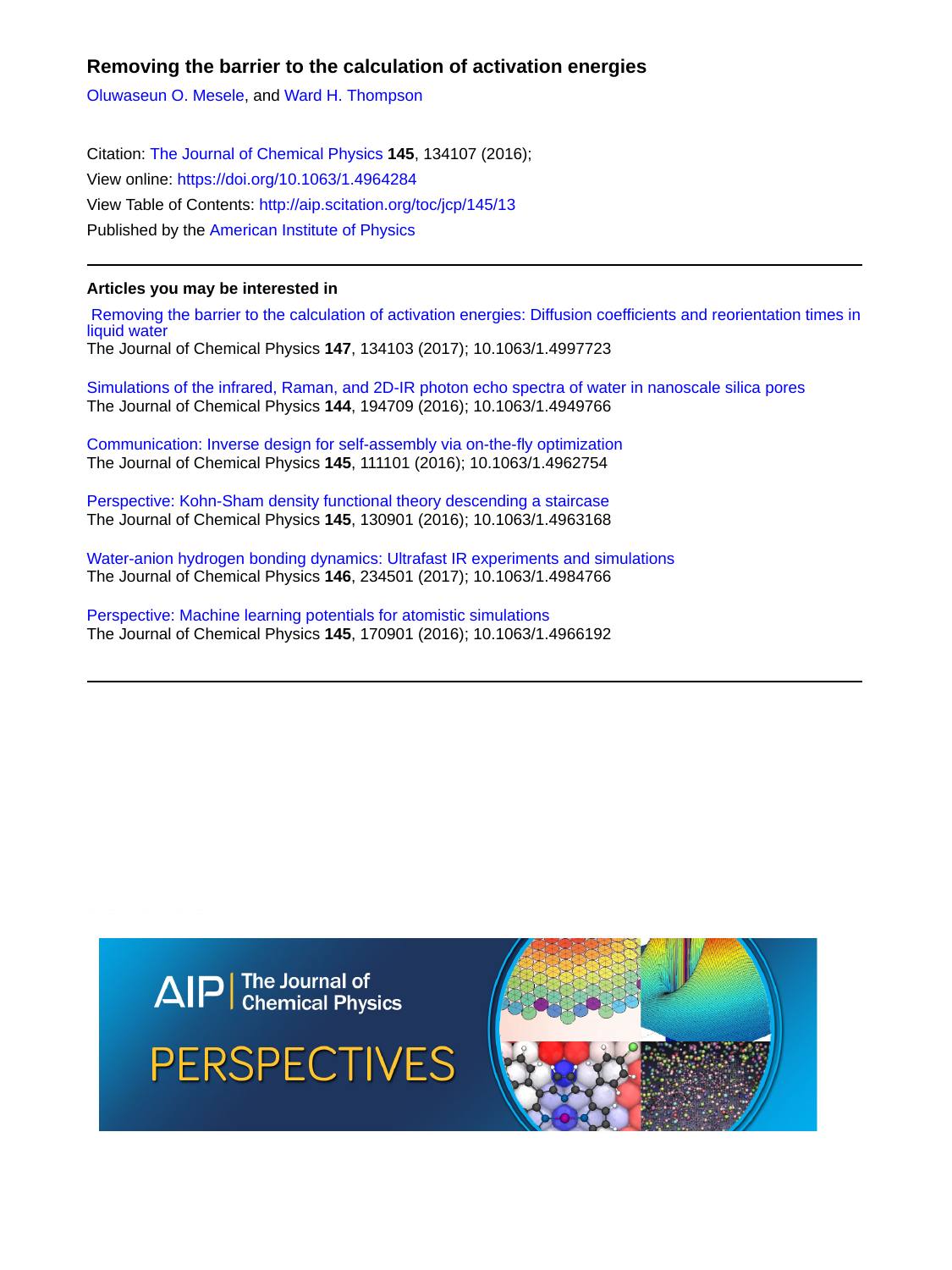

# **[Removing the barrier to the calculation of activation energies](http://dx.doi.org/10.1063/1.4964284)**

Oluwaseun O. Mesele and Ward H. Thompson<sup>[a\)](#page-1-0)</sup>

*Department of Chemistry, University of Kansas, Lawrence, Kansas 66045, USA*

(Received 12 June 2016; accepted 21 September 2016; published online 6 October 2016)

Approaches for directly calculating the activation energy for a chemical reaction from a simulation at a single temperature are explored with applications to both classical and quantum systems. The activation energy is obtained from a time correlation function that can be evaluated from the same molecular dynamics trajectories or quantum dynamics used to evaluate the rate constant itself and thus requires essentially no extra computational work. *Published by AIP Publishing.* [\[http:](http://dx.doi.org/10.1063/1.4964284)//[dx.doi.org](http://dx.doi.org/10.1063/1.4964284)/[10.1063](http://dx.doi.org/10.1063/1.4964284)/[1.4964284\]](http://dx.doi.org/10.1063/1.4964284)

## **I. INTRODUCTION**

It is now common to calculate reaction rate constants using time-correlation functions (TCFs) evaluated from molecular dynamics (MD) simulations that capture reactive trajectories. $1-8$  $1-8$  However, further information about the reaction is generally obtained by additional simulations. A key example is the corresponding reaction activation energy that is typically obtained by constructing an Arrhenius plot based on the rate constant,  $k(T)$ , calculated from simulations at different temperatures. However, this approach belies the fact that the ensemble of reactive trajectories obtained in a MD simulation actually contains considerably more information.

Dellago and Bolhuis $9$  have shown that the activation energy can be calculated directly in the context of transition path sampling calculations. They applied it to a model isomerization reaction and others have employed it to determine the activation energy in other systems using transition path sampling.<sup>[10](#page-5-3)[–12](#page-5-4)</sup> In this paper, we extend this approach by showing that the activation energy can be obtained directly from the trajectories used to obtain the rate constant at a single temperature using other TCFs. In addition, the same tactic can be applied to calculate the activation energy within quantum mechanical TCF formulations of the reaction rate constant. Thus, these approaches can be implemented in the context of nearly any method for calculating a rate constant. We apply the results to determining the activation energy of the one-dimensional Eckart barrier, described in terms of both classical and quantum mechanics, and the classical hydrogen-bond (H-bond) exchange dynamics in liquid water.

## **II. TIME CORRELATION FUNCTIONS AND ACTIVATION ENERGY**

## **A. Classical**

For the purposes of illustration, we first consider the reactive flux (or flux-side) TCF expression for the rate constant

$$
k = \lim_{t \to long} C_{fs}(t) = \lim_{t \to long} \langle F_s(0) \theta[s(t) - s^{\ddagger}]\rangle.
$$
 (1)

Here a dividing surface at  $s = s^{\ddagger}$  is assumed to separate reactants  $(s < s^{\ddagger})$  and products  $(s > s^{\ddagger})$ ,  $F_s(0) = \delta[s(0) - s^{\ddagger}]v_s(0)$ <br>is the classical flux through the dividing surface at  $t = 0$ is the classical flux through the dividing surface at  $t = 0$ with  $v_s$  the velocity in the reaction coordinate,  $s$ , direction, and  $\theta(s)$  is the Heaviside step function. The rate constant is given by the "long"-time limit, which indicates times long enough for trajectories initiated at the dividing surface to have reached the products, but shorter than the time scale for the products formed to convert to reactants *via* the reverse reaction.[5](#page-5-5)

The activation energy is given by the temperature dependence of the rate constant as

<span id="page-1-2"></span>
$$
E_a = -\frac{d \ln k}{d\beta},\tag{2}
$$

which, using Eq.  $(1)$ , gives

$$
E_a = -\frac{1}{k} \lim_{t \to long} \frac{dC_{fs}(t)}{d\beta}.
$$
 (3)

It is important to note that  $E_a$ , which is defined by Eq.  $(2)$ , is distinctly different from the free energy barrier for the reaction. We can write the TCF in a more explicit form as

$$
C_{fs}(t) = \frac{1}{Q_r} \operatorname{Tr} \left[ e^{-\beta H} F_s(0) \theta[s(t) - s^{\ddagger}] \right],\tag{4}
$$

where  $Q_r$  is the reactant partition function, Tr represents an average over all phase space initial conditions,  $\beta = 1/k_bT$ , and *H* is the Hamiltonian. Then, it is clear from this expression that  $C_f(t)$  depends on temperature, and hence  $\beta$ , only through  $Q_r$  and the Boltzmann factor,  $e^{-\beta H}$ . Thus,

$$
\frac{dC_{fs}(t)}{d\beta} = -\frac{1}{Q_r} \text{Tr} \left[ e^{-\beta H} H(0) F_s(0) \theta [s(t) - s^{\frac{1}{3}}] \right]
$$

$$
- \frac{d \ln Q_R}{d\beta} C_{fs}(t). \tag{5}
$$

However,  $-d \ln Q_R/d\beta = \langle H \rangle_r$  is the average reactant energy,<br>which allows the two terms in the above equation to be which allows the two terms in the above equation to be combined as

$$
\frac{dC_{fs}(t)}{d\beta} = -\langle \delta H(0) F_s(0) \theta [s(t) - s^{\ddagger}]\rangle, \tag{6}
$$

<span id="page-1-1"></span>where  $\delta H(0) = H(0) - \langle H \rangle_r$  is the fluctuation of the energy<br>from the average reactant value. This gives the activation from the average reactant value. This gives the activation

<span id="page-1-0"></span>a)Electronic mail: [wthompson@ku.edu](mailto:wthompson@ku.edu)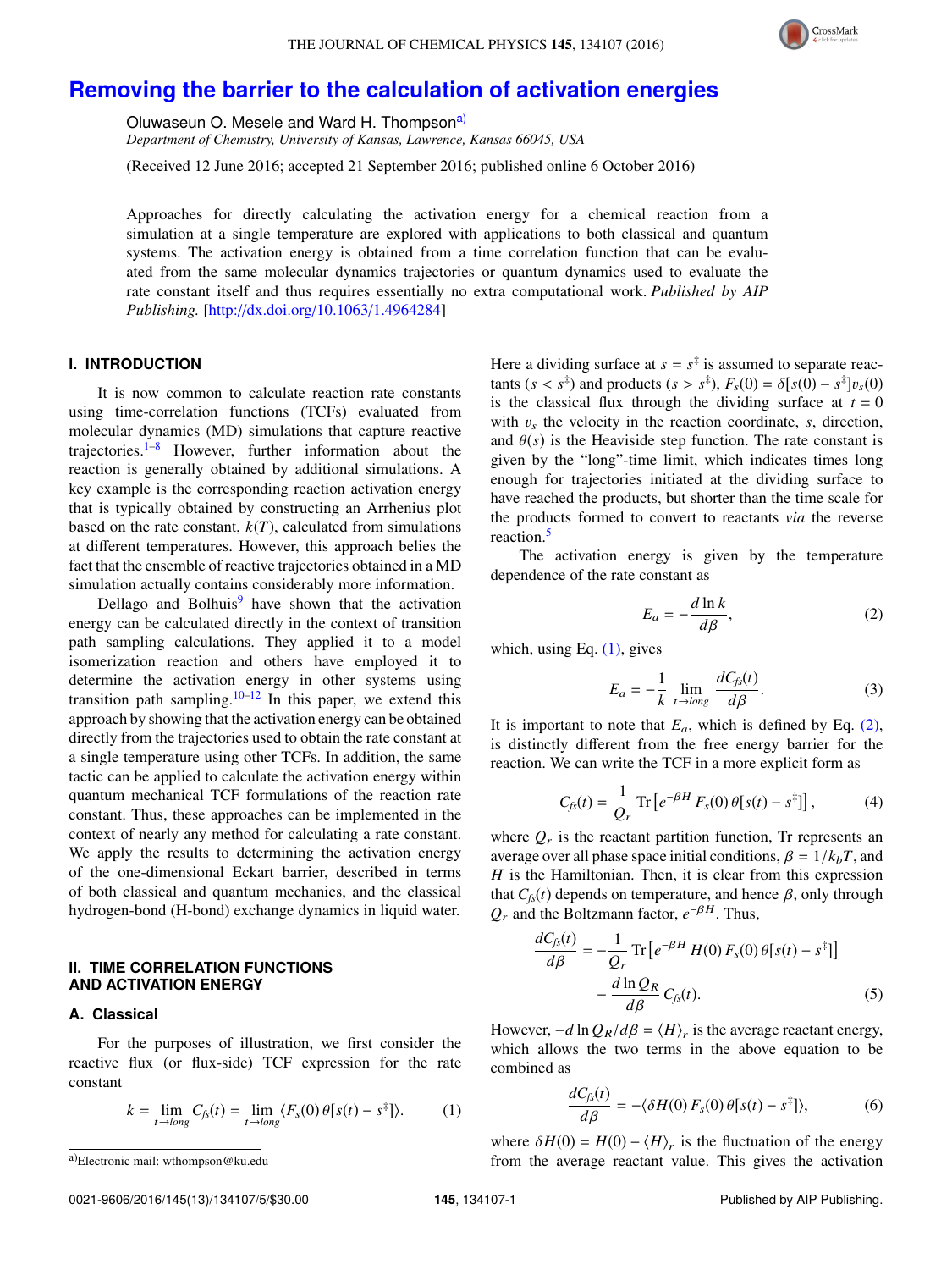energy as

$$
E_a = \frac{1}{k} \lim_{t \to \log} \langle \delta H(0) F_s(0) \theta [s(t) - s^{\ddagger}]\rangle.
$$
 (7)

This is the result derived previously by Dellago and Bolhuis<sup>[9](#page-5-2)</sup> and it shows that the activation energy can be obtained directly from a TCF that can be evaluated in the same simulation as that used to obtain the rate constant itself. The physical meaning is also clear as what is required is the addition of the energy fluctuation (relative to that of the reactants) at the transition state dividing surface to the reactive flux correlation function, Eq. [\(1\).](#page-1-1) In this way, the present result echoes the interpretation of the activation energy first proposed by Tolman nearly a century ago.<sup>[13](#page-5-6)</sup>

This approach for obtaining direct time correlation function expressions for the activation energy is general. An analogous result can be obtained for the flux-flux TCF,

$$
C_{ff}(t) = \langle F_s(0) F_s(t) \rangle, \tag{8}
$$

the integral of which gives the rate constant

$$
k = \int_0^\infty C_f(t) \, dt. \tag{9}
$$

An expression for the activation energy is obtained, using Eq. [\(2\)](#page-1-2) and the same approach applied above for the flux-side TCF, as

$$
E_a = \frac{1}{k} \int_0^\infty \langle \delta H(0) F_s(0) F_s(t) \rangle dt, \tag{10}
$$

in close analogy to Eq. [\(7\).](#page-2-0)

The same approach can be applied to the rate constant obtained within the stable-states picture<sup>[6](#page-5-7)[,7](#page-5-8)</sup> in which the rate constant is obtained from the side-side $4$  TCF

$$
C_{rp}(t) = \langle n_r(0) n_p(t) \rangle
$$
  
= 
$$
\frac{1}{Q_r} \text{Tr} \left[ e^{-\beta H} \theta[s_r - s(0)] \theta[s(t) - s_p] \right], \quad (11)
$$

where *r* and *p* represent reactants and products, respectively. Here,  $n_r(0) = \theta[s_r - s(0)] = 1$  when the system is in the reactant well at time  $t = 0$  and  $n_r(0) = 0$  otherwise;  $n_p(t)$  $= \theta[s(t) - s_p] = 1$  when the system is in the product well at time *t* and  $n_p(t) = 0$  otherwise. Thus,  $C_{rp}(t)$  is zero at  $t = 0$ and rises to one with the time scale for converting reactants to products. The rate constant is equal to the time derivative of  $C_{rp}(t)$  at times long relative to the time scale for passing between the two dividing surfaces but much shorter than  $1/k^{4,5}$  $1/k^{4,5}$  $1/k^{4,5}$  $1/k^{4,5}$  In practice, however, the rate constant is often obtained<br>by the more alobal description  $1 - C_1(t) = e^{-kt}$  a form that by the more global description,  $1 - C_{rp}(t) = e^{-kt}$ , a form that is rigorously obeyed only for times longer than the transit time between the reactant and product regions.<sup>[14](#page-5-10)</sup> In many (but certainly not all) cases, however, this single exponential form is found to be a good approximation for all times and we will adopt it in the following for the purposes of illustration. The rate constant can then be obtained as

$$
k^{-1} = \int_0^\infty [1 - C_{rp}(t)] dt,
$$
 (12)

such that the activation energy is given by

$$
E_a = -k \int_0^\infty \frac{dC_{rp}(t)}{d\beta} dt.
$$
 (13)

<span id="page-2-0"></span>Using Eq.  $(11)$  then gives the activation energy as

<span id="page-2-4"></span>
$$
E_a = k \int_0^\infty \langle \delta H(0) n_r(0) n_p(t) \rangle dt, \qquad (14)
$$

in close correspondence to the results for the reactive flux TCFs derived above.

#### **B. Quantal**

The quantum mechanical reaction rate constant can be obtained by analogous time-correlation functions, [3,](#page-5-11)[4](#page-5-9) including a flux-side TCF,

$$
k_{qm} = \lim_{t \to long} C_{fs}(t)
$$
  
= 
$$
\lim_{t \to long} \frac{1}{Q_r} \text{Tr} \left[ e^{-\beta \hat{H}} \hat{F}_s \hat{\mathcal{P}}(t) \right].
$$
 (15)

Here,  $C_{fs}(t)$  is the quantum mechanical flux-side TCF, Tr is now a quantum mechanical trace,  $\hat{H}$  is the Hamiltonian operator,  $Q<sub>r</sub>$  is the quantum mechanical reactant partition function, and  $\hat{F}_s = i[\hat{H}, \hat{\theta}(\hat{s} - s^{\dagger})]/\hbar$  is the flux operator through the dividing<br>surface separating reactants and products. The operator  $\hat{\mathcal{P}}(t)$ surface separating reactants and products. The operator  $\hat{\mathcal{P}}(t)$ projects onto reactive space and can take various forms.<sup>[3](#page-5-11)[,4](#page-5-9)</sup> The one most analogous to Eq.  $(1)$  is

<span id="page-2-2"></span>
$$
\hat{\mathcal{P}}(t) = e^{i\hat{H}t/\hbar} \theta(\hat{s} - s^{\ddagger}) e^{-i\hat{H}t/\hbar}.
$$
 (16)

It is convenient to use the fact that, in the long-time limit,  $[\hat{H}, \hat{\mathcal{P}}(t)] = 0,^4$  $[\hat{H}, \hat{\mathcal{P}}(t)] = 0,^4$  so that, at long times,

$$
C_{fs}(t) = \frac{1}{Q_r} \operatorname{Tr} \left[ e^{-\beta \hat{H}/2} \hat{F}_s e^{-\beta \hat{H}/2} \hat{\mathcal{P}}(t) \right],\tag{17}
$$

<span id="page-2-1"></span>where  $\hat{F}_s(\beta) = e^{-\beta \hat{H}/2} \hat{F}_s e^{-\beta \hat{H}/2}$  is the Boltzmannized flux<br>operator that is of low rank <sup>15,16</sup> It is then straightforward to operator that is of low rank.<sup>[15](#page-5-12)[,16](#page-5-13)</sup> It is then straightforward to show that the quantum mechanical activation energy is given by a formula analogous to the classical result in Eq. [\(7\),](#page-2-0)

$$
E_{a,qm} = \frac{1}{k_{qm}} \lim_{t \to long} C_{Hfs}(t), \tag{18}
$$

where

$$
C_{Hfs}(t) = \frac{1}{2} \langle [\delta \hat{H}, \hat{F}_s(\beta)]_+ \hat{\mathcal{P}}(t) \rangle_{qm}
$$
  
= 
$$
\frac{1}{2} \langle \hat{F}_s(\beta) [\delta \hat{H}, \hat{\mathcal{P}}(t)]_+ \rangle_{qm},
$$
 (19)

where  $\langle \cdot \rangle_{qm} = \text{Tr}[\cdot]/Q_r$  and  $\delta \hat{H} = \hat{H} - \langle \mathcal{E} \rangle_r$ . Here,  $[\hat{A}, \hat{B}]_+$ <br>-  $\hat{A} \hat{B} + \hat{B} \hat{A}$  indicates the anti-commutator and  $\langle \mathcal{E} \rangle$  $= \hat{A}\hat{B} + \hat{B}\hat{A}$  indicates the anti-commutator and  $\langle \mathcal{E} \rangle_r$  $= -\partial \ln Q_r / \partial \beta$  is the average reactant energy. That is, the activation energy is once again given by a TCF that involves the addition of the fluctuation in the energy at the dividing surface relative to the average reactant energy to the flux-side TCF. The TCF C*Hfs*(*t*) is symmetrized by our use of the Boltzmannized flux operator in Eq. [\(17\).](#page-2-2)

The same approach can be used to derive the activation energy based on the rate constant calculated from the quantum mechanical flux-flux TCF,

<span id="page-2-3"></span>
$$
k_{qm} = \int_0^\infty C_{ff}(t) \, dt,\tag{20}
$$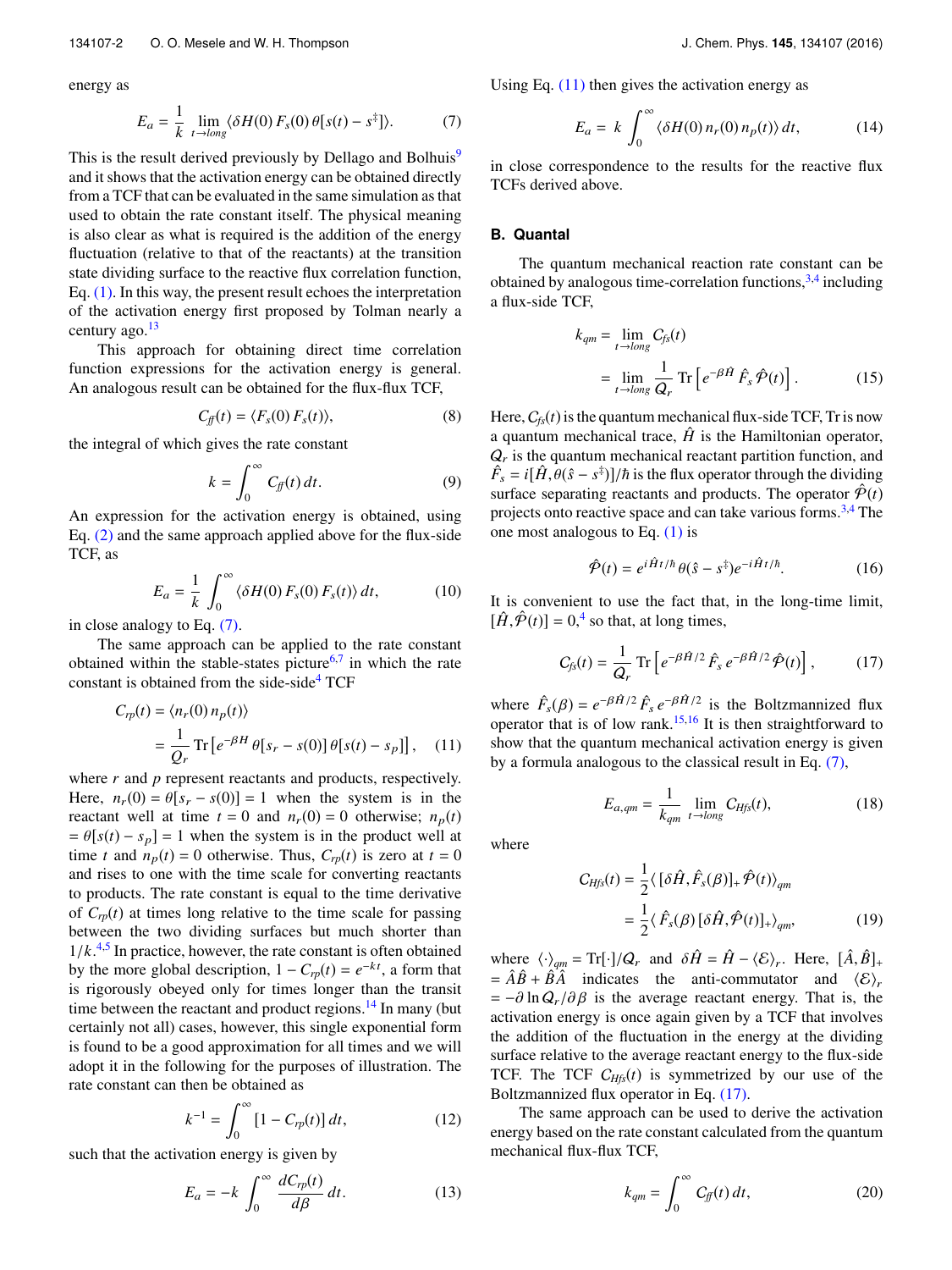where

$$
C_{ff}(t) = \frac{1}{Q_r} \operatorname{Tr} \left[ \hat{F}_s(\beta) \hat{F}_s(t) \right]. \tag{21}
$$

Then the activation energy is

$$
E_{a,qm} = \frac{1}{k_{qm}} \int_0^\infty \frac{1}{2} \langle [\delta \hat{H}, \hat{F}_s(\beta)]_+ \hat{F}_s(t) \rangle_{qm}
$$
  
= 
$$
\frac{1}{k_{qm}} \int_0^\infty \frac{1}{2} \langle \hat{F}_s(\beta) [\delta \hat{H}, \hat{F}_s(t)]_+ \rangle_{qm}.
$$
 (22)

The integrand is a TCF that we will denote as  $C_{Hff}(t)$ .

Finally, the activation energy can be obtained from a side-side TCF formulation of the quantum mechanical rate constant,[4](#page-5-9)

$$
k_{qm} = \lim_{t \to \log} \frac{d}{dt} C_{ss}(t)
$$
  
= 
$$
\lim_{t \to \log} \frac{d}{dt} \langle e^{-\beta \hat{H}} \theta(s^{\ddagger} - \hat{s}) \hat{\mathcal{P}}(t) \rangle_{qm},
$$
(23)

where  $\theta(s^{\ddagger} - \hat{s})$  projects onto the reactant space. Symmetrizing the Boltzmann operator as for  $C_{\epsilon}(t)$  and  $C_{\epsilon}(t)$  above gives the the Boltzmann operator as for  $C_{fs}(t)$  and  $C_{ff}(t)$  above gives the activation energy as

$$
E_{a,qm} = \frac{1}{k_{qm}} \lim_{t \to \log} \frac{d}{dt} C_{Hss}(t), \tag{24}
$$

where

$$
C_{Hss}(t) = \frac{1}{2} \langle [\delta \hat{H}, \theta_{\beta}(s^{\ddagger} - \hat{s})]_{+} \hat{\mathcal{P}}(t) \rangle_{qm},
$$
  
= 
$$
\frac{1}{2} \langle \theta_{\beta}(s^{\ddagger} - \hat{s}) [\delta \hat{H}, \hat{\mathcal{P}}(t)]_{+} \rangle_{qm},
$$
(25)

with  $\theta_{\beta}(s^{\ddagger} - \hat{s}) = e^{-\beta \hat{H}/2} \theta(s^{\ddagger} - \hat{s}) e^{-\beta \hat{H}/2}$ . We noted above for the classical TCE that the rate constant is equal to the time the classical TCF that the rate constant is equal to the time derivative of  $C_{rp}(t)$  for times longer than that required to convert from reactants to products, but we adopted a more global approach to obtaining *k* from  $C_{rp}(t)$ . In the quantum mechanical approach described here, the time-derivative is used (as it can be for the classical case as well).

## **III. ECKART BARRIER**

We first consider the application of these approaches to direct calculation of the activation energy for a simple test system. The Eckart barrier potential,

$$
V(s) = V_0 \operatorname{sech}^2(s/a),\tag{26}
$$

represents a standard problem in one-dimensional scattering theory; the potential is asymptotically zero at  $s \to \pm \infty$  with a barrier of height  $V_0$  at  $s = 0$ . The classical rate constant is straightforwardly determined analytically as

$$
k(T) = \sqrt{\frac{k_b T}{2\pi m}} e^{-\beta V_0},\tag{27}
$$

which gives the classical activation energy as  $E_a = V_0$  $+ k<sub>b</sub>T/2$ . An exact solution for the quantum mechanical transmission probability is available<sup>[17](#page-5-14)</sup> from which the rate constant and activation energy can be obtained by the appropriate Boltzmann averaging.

#### **A. Classical dynamics**

<span id="page-3-1"></span>For this case we present results for the flux-side approach to calculating the rate constant and activation energy. The flux-side time correlation function,  $C_f(t)$ , is shown for three different choices of the dividing surface,  $s^{\ddagger}$ , in Fig. [1.](#page-3-0) In each calculation,  $5 \times 10^6$  trajectories are initiated from  $s(0) = s^{\ddagger}$  and propagated using the velocity Verlet algorithm at a constant energy that is determined for each trajectory by initial velocities selected from a Boltzmann distribution. These trajectories were then used to evaluate *C<sub>fs</sub>* and *C<sub>Hfs</sub>*(*t*) =  $\langle \delta H(0) F_s(0) \theta [s(t) - s^{\frac{1}{2}}] \rangle$ . In the present simulations we took  $V_s = 2.5 k \cdot T$ ,  $a = 1$ ,  $\lambda$  and  $m = 1$ ,  $a/m$ ol simulations we took  $V_0 = 2.5 k_b T$ ,  $a = 1$  Å, and  $m = 1$  g/mol; this gives  $k = 5163$  cm molecule<sup>-1</sup> s<sup>-1</sup> and  $E_a = 1.79$  kcal/mol at 300 K.

Choosing the dividing surface at  $s^{\ddagger} = 0$ , i.e., at the top of the barrier, yields  $C_f(s) = k$  for all  $t > 0$  because there is no recrossing for this simple one-dimensional potential. This is illustrated in Fig. [1.](#page-3-0) For  $s^{\ddagger} = -2.5$  or  $-5$  Å, however, there is significant recrossing of the (poorly chosen) dividing there is significant recrossing of the (poorly chosen) dividing surface, which can be seen in Fig. [1](#page-3-0) by the large initial flux followed by recrossing dynamics that lower the value of  $C_{fs}(t)$  at longer times. The recrossing naturally occurs at shorter times for  $s^{\ddagger} = -2.5$  Å compared to  $-5$  Å as the

<span id="page-3-0"></span>

FIG. 1. Top: The Eckart barrier potential is plotted (solid black line) and the three dividing surfaces,  $s^{\ddagger} = 0$ , -2.5, and -5 Å are shown (vertical dashed black, red, and blue lines, respectively). Bottom: The flux-side TCF,  $C_{fs}(t)$ , for the one-dimensional Eckart barrier is plotted against time for three choices of the dividing surface:  $s^{\ddagger} = 0$ , -2.5, and -5 Å (shown as black, red, and blue lines, respectively).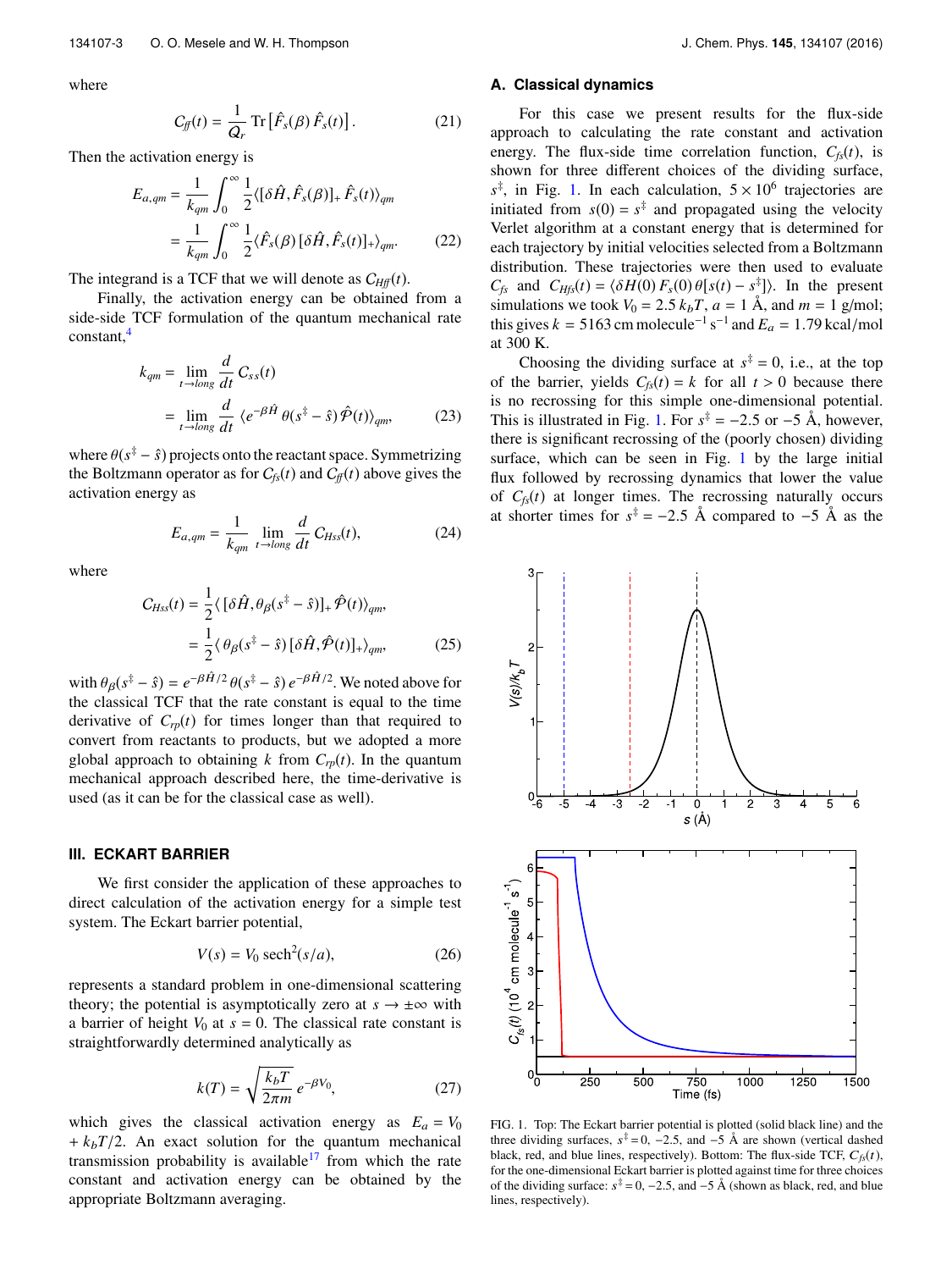<span id="page-4-0"></span>

FIG. 2.  $C_{Hfs}(t)/k$  for the one-dimensional Eckart barrier is plotted against time for three choices of the dividing surface:  $s^{\ddagger} = 0$ , -2.5, and -5 Å (shown as black, red, and blue lines, respectively). Normalization by the rate constant in this way means this TCF has a long-time limit equal to the activation energy.

trajectories reach (and are reflected by) the barrier more quickly. The rate constant, given by the long-time limit of  $C_f(t)$  is, however, independent of the choice of the dividing surface.

The activation energy can be calculated from the same trajectories from Eq.  $(7)$ , i.e., it is the long-time limit of  $C_{Hfs}(t)/k$ , which is plotted in Fig. [2](#page-4-0) for the three choices of dividing surface location. As with the flux-side TCF itself,  $C_{Hfs}(t)$  exhibits different dynamics depending on the dividing surface. In the absence of recrossing  $(s^{\ddagger} = 0)$  it takes a constant value for all  $t > 0$ . In contrast, for  $s^{\ddagger} = -2.5$  and  $-5$  Å, the dividing surface recrossing leads to dynamics on shorter dividing surface recrossing leads to dynamics on shorter time scales. Specifically,  $C_{Hfs}(t)/k$  is constant at a value of  $\langle H \rangle_r = V(s^{\ddagger}) + k_b T/2$  at short times before the trajectories reach the barrier, are reflected, and recross the dividing surface. The trajectories with the highest kinetic energies recross the dividing surface first, leading to a dip in  $C_{Hfs}(t)/k$ , which then rises steadily to the final value of  $E_a$  as the trajectories with lower kinetic energy also recross at longer times. It is noteworthy, however, that the activation energy converges on approximately the same time scale as the rate constant. In addition, the same activation energy of 1.79 kcal/mol is obtained for all choices of *s* ‡ , in excellent agreement with the analytical result given above.

#### **B. Quantum dynamics**

To illustrate the direct calculation of the quantum mechanical activation energy for the Eckart barrier, we use standard parameters intended to mimic the  $H + H<sub>2</sub>$  reaction,  $V_0 = 0.425$  eV,  $a = 1$  a.u. = 0.529 Å, and  $m = 1061$  a.u.  $= 0.5820$  g/mol. The rate constant and activation energy are obtained from the flux-flux TCF formulation, Eqs. [\(20\)-](#page-2-3)[\(22\).](#page-3-1) Practically, the low-rank of the Boltzmannized flux operator is used to advantage by finding the two non-zero eigenvalues and eigenvectors,

$$
\hat{F}_s(\beta)|f_n\rangle = f_n|f_n\rangle,\tag{28}
$$

to provide a basis for evaluating the quantum mechanical trace. Then, the flux-flux TCFs  $C_f(t)$  and  $C_{Hf}(t)$  are obtained as

<span id="page-4-1"></span>

FIG. 3. Bottom: The activation energy for the Eckart barrier calculated using Eq. [\(22\)](#page-3-1) (black circles) is plotted as a function of temperature and compared with the exact activation energy (red line). Top: The percent-error at each temperature is shown (blue circles).

$$
C_{ff}(t) = \frac{1}{Q_r} \sum_n f_n \langle f_n | \hat{F}_s(t) | f_n \rangle \tag{29}
$$

and

$$
C_{Hf}(t) = \frac{1}{2Q_r} \sum_n f_n \langle f_n | [\hat{H}, \hat{F}_s(t)]_+ | f_n \rangle.
$$
 (30)

Note that  $\langle f_n | \hat{F}_s(t) | f_n \rangle = \langle f_n(t) | \hat{F}_s | f_n(t) \rangle$  so that the rate constant evaluation involves the time propagation of the eigenvectors  $|f_n\rangle$  for which  $f_n \neq 0$ . The only additional work required to obtained  $C_{Hf}(t)$ , and hence  $E_{a,qm}$ , is a single additional Hamiltonian multiplication since  $\langle f_n | [\hat{H}, \hat{F}_s(t)]_+ | f_n \rangle = \langle f_n(t) | \hat{H} \hat{F}_s + \hat{F}_s \hat{H} | f_n(t) \rangle.$  The calculations were completed using a

The calculations were completed using a sinc-function discrete variable representation basis<sup>[18](#page-5-15)</sup> between  $s = -10$  and 10 a.u. with a quartic complex absorbing potential starting at  $|s| = 6$  a.u. with a height of 8 eV. The grid spacing was taken to be 15 times the thermal de Broglie wavelength, giving 67 grid points at 300 K and 117 at 900 K. The Boltzmannized flux eigenvalues and eigenvectors were obtained using a Lanczos algorithm $19$  and the time evolution was carried out with a split-operator propagator with a time step of 0.127 fs.

The results for the activation energy, *<sup>E</sup>*<sup>a</sup>,*qm*, as a function of temperature are given in Fig. [3](#page-4-1) and compared to the exact results; the error is also shown. The activation energy rises monotonically with temperature beginning from a value below the Eckart potential barrier height  $(V_0 = 0.425 \text{ eV})$ . This reduced activation energy can be attributed to quantum mechanical tunneling which occurs due to the low mass used in the calculations. At higher temperatures the activation energy slightly exceeds  $V_0$ . The activation energy calculated directly from Eq. [\(22\)](#page-3-1) is in excellent agreement with the exact values, differing by less than 0.15% for all temperatures.

#### **IV. H-BOND EXCHANGES IN WATER**

The final application we consider is the rate constant associated with H-bond exchanges, or "jumps," between different H-bond acceptors in liquid water. $20,21$  $20,21$  Here, the stable-states time correlation function, Eq. [\(11\),](#page-2-1) is evaluated